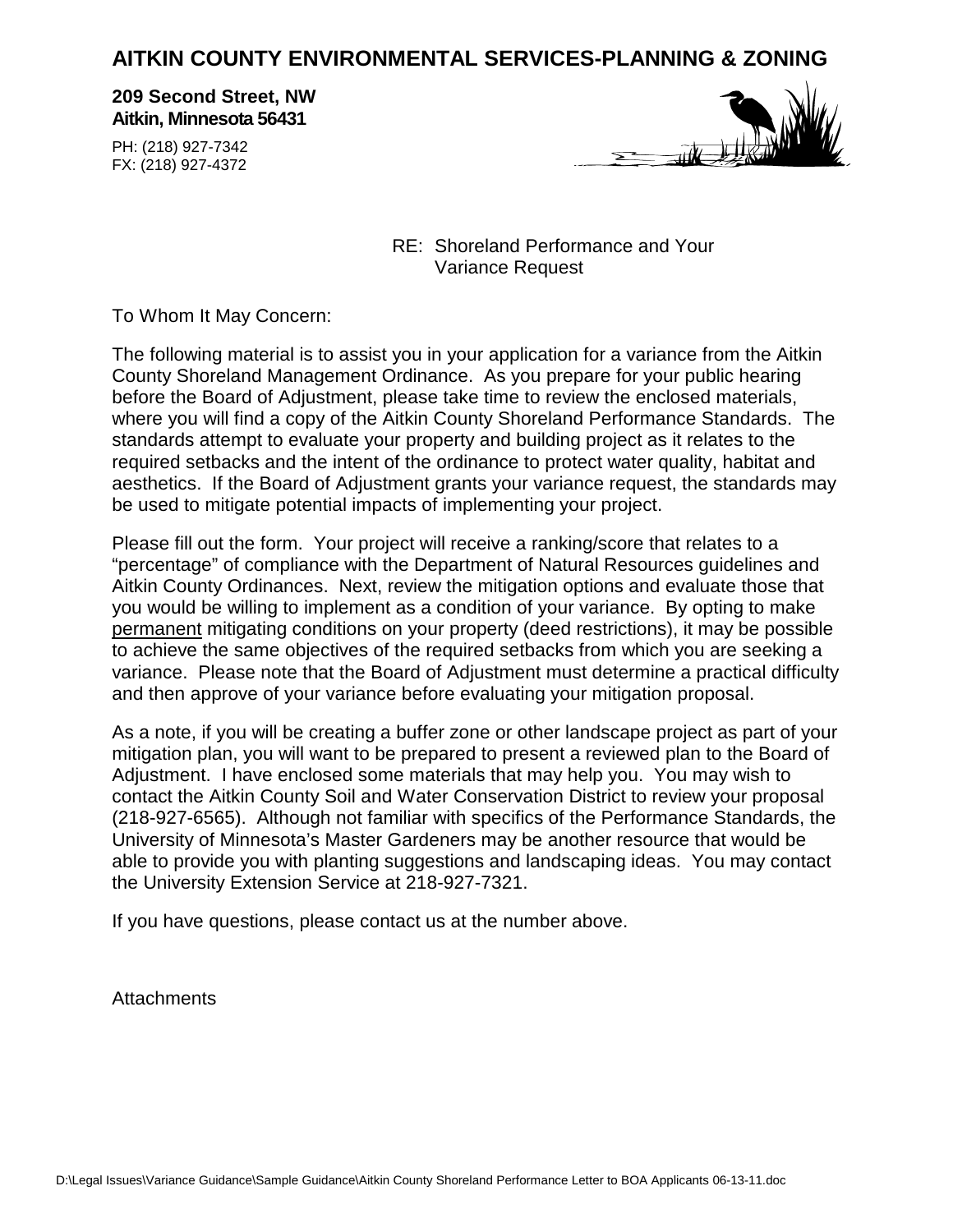### **AITKIN COUNTY SHORELAND PERFORMANCE**

#### *(Structure Placement Guidance)*

A property should obtain a score of 100 or more to meet performance standard requirements. A conforming lot is assigned a score of 100. A lot is deemed conforming when the structure meets the required setbacks to the protected water as specified in the Aitkin County Shoreland Management Ordinance (SMO). A structure that fails to meet this definition is considered non-conforming.

| To determine the level of non-conformance and score (See Reference Table): |  |
|----------------------------------------------------------------------------|--|
|                                                                            |  |

| 3) Determine the "Actual Setback" of the structure by measuring the closest part of the structure to the |  |
|----------------------------------------------------------------------------------------------------------|--|
|                                                                                                          |  |
|                                                                                                          |  |
| 5) Pre-mitigation 'Lot Score': Determine the percentage of the encroachment as it relates to the         |  |

standard setback by multiplying the Actual Setback with the 'Score *Multiplier' (Note: round to the nearest whole number*).......................................................................................................................... 5:

Reference Table: Performance Multipliers for structures, septics, bluff, and sidelots in Aitkin County.

| <b>Protected Waters Type</b>         | <b>Required</b>  | <b>Score</b>      | <b>Required</b> | <b>Score</b>      | <b>Score</b>      | <b>Score</b>      |
|--------------------------------------|------------------|-------------------|-----------------|-------------------|-------------------|-------------------|
| (DNR Classification;                 | <b>Structure</b> | <b>Multiplier</b> | <b>Septic</b>   | <b>Multiplier</b> | <b>Multiplier</b> | <b>Multiplier</b> |
| SMO 4.13-4.14)                       | <b>Setback</b>   | <b>Structures</b> | <b>Setback</b>  | <b>Septic</b>     | <b>Bluff</b>      | <b>Sidelot</b>    |
| <b>General Development Lake</b>      | 75'              | 1.333             | 75'             | 1.333             | (30' setback)     | (10' setback)     |
| <b>Recreational Development Lake</b> | 100'             | 1.000             | 75'             | 1.333             |                   |                   |
| <b>Natural Environment Lake</b>      | 150'             | 0.667             | 150'            | 0.667             |                   |                   |
| Mississippi River                    | 150'             | 0.667             | 125'            | 0.800             |                   |                   |
| <b>Tributary Stream</b>              | 100'             | 1.000             | 75'             | 1.333             | 3.33              | 10.000            |
| <b>Forested Stream</b>               | 150'             | 0.667             | 100'            | 1.000             |                   |                   |
| Remote Stream                        | 200'             | 0.500             | 150'            | 0.667             |                   |                   |

**Mitigation:** *To bring a non-conforming structure to a score of 100 the landowner conducts and maintains one or more of the below listed mitigating activities:*

| J)      |                                                                                                         |           |
|---------|---------------------------------------------------------------------------------------------------------|-----------|
|         |                                                                                                         | 10 points |
| $\vert$ | Diversion of all water runoff from impervious surfaces away from the lake into retention ponds,         |           |
| H)      | Re-vegetate bluff or steep slopes* and provide screening of structures from the lake.                   | 10 points |
|         |                                                                                                         | 10 points |
| G)      | Removal of fill all placed in historic wetlands and guarantee of no future wetland fill recorded on     |           |
| F)      | Removal of impervious surfaces to at least half ordinance limits (SMO 5.52.A)                           | 10 points |
|         |                                                                                                         | 20 points |
|         | E) Removal of all other structures that do not meet the standard building setbacks, including           |           |
|         |                                                                                                         | 20 points |
|         |                                                                                                         | 10 points |
|         | B landward. Record deed restrictions to maintain vegetation in its natural state, prohibit mowing or    |           |
|         | C) Zone C: Plant and/or maintain an additional 12.5' wide natural vegetated buffer zone between Zone    |           |
|         |                                                                                                         | 20 points |
|         | A landward. Record deed restrictions to maintain vegetation in its natural state, prohibit mowing or    |           |
|         | B) Zone B: Plant and/or maintain an additional 12.5' wide natural vegetated buffer zone between Zone    |           |
|         |                                                                                                         | 30 points |
|         | removal.* Water access as defined in the Shoreland Management Ordinance is allowed (Section             |           |
|         | record deed restrictions to maintain vegetation in its natural state, prohibit mowing or vegetation     |           |
|         | Zone A(2): Plant and/or maintain a 25' wide natural vegetated buffer zone adjacent to the OHW and       |           |
|         |                                                                                                         | 15 points |
|         | removal.* Water access as defined in the Shoreland Management Ordinance is allowed (Section             |           |
|         | and record deed restrictions to maintain vegetation in its natural state, prohibit mowing or vegetation |           |
| A)      | Zone A(1): Plant and/or maintain a 12.5' wide natural vegetated buffer zone adjacent to the OHW         |           |

**Final Score = Pre-mitigation Lot Score (Line 5) \_\_\_\_\_\_\_\_\_+ Mitigation Totals (Lines A-I) \_\_\_\_\_\_\_\_\_\_** 

*\*Note: Plant materials for vegetative buffers shall be native to northern Minnesota. For every 5,000 square feet of buffer area, there shall be a minimum of four types of trees, six types of shrubs, seven forbs, and three grasses planted to achieve a one plant per square foot minimum coverage. Survival of all plants must be guaranteed for a minimum of 5 years*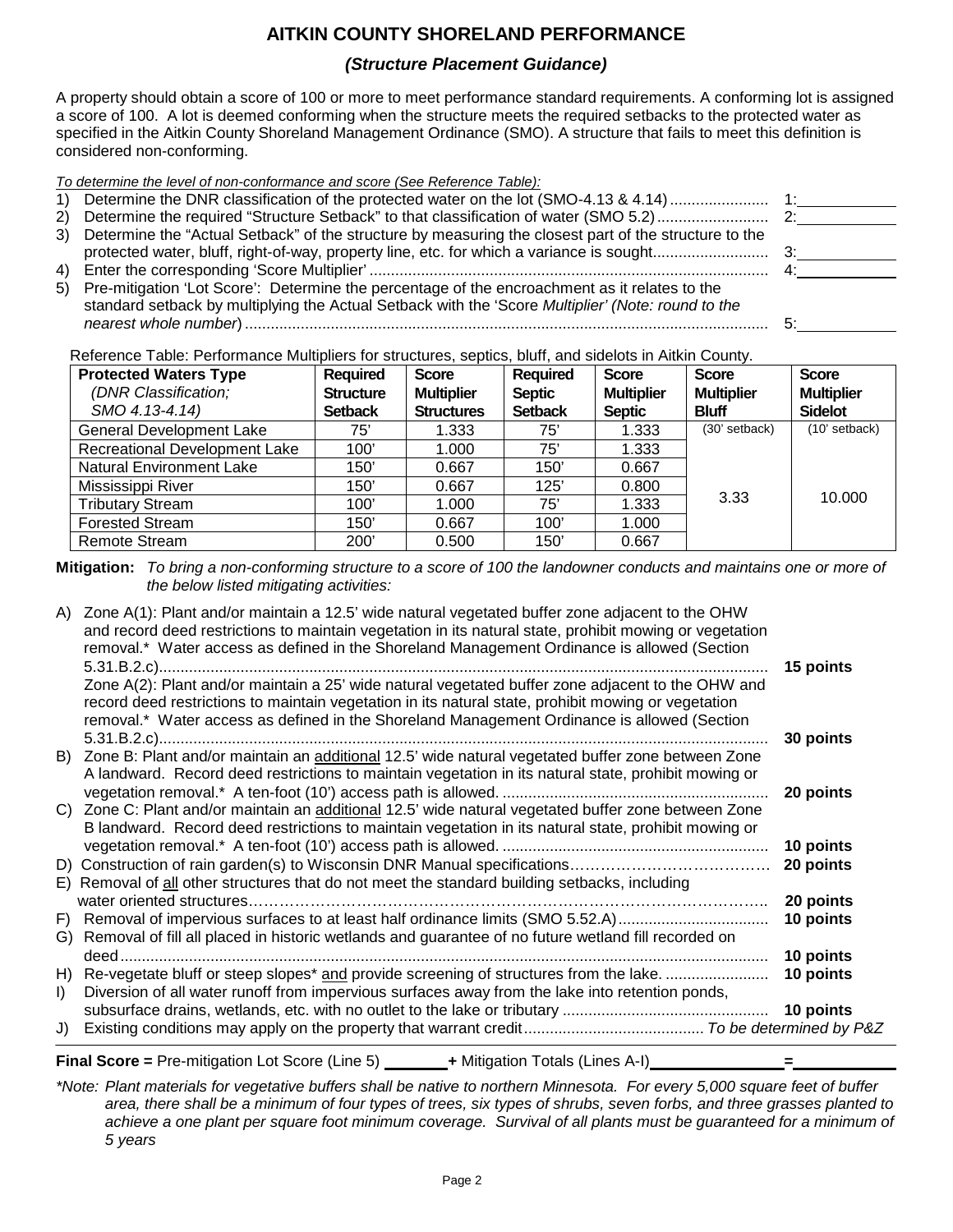# *AITKIN COUNTY SHORELAND PERFORMANCE (Example)*

**Road right-of-way (ROW)**



**Recreational Development Lake (RD)**